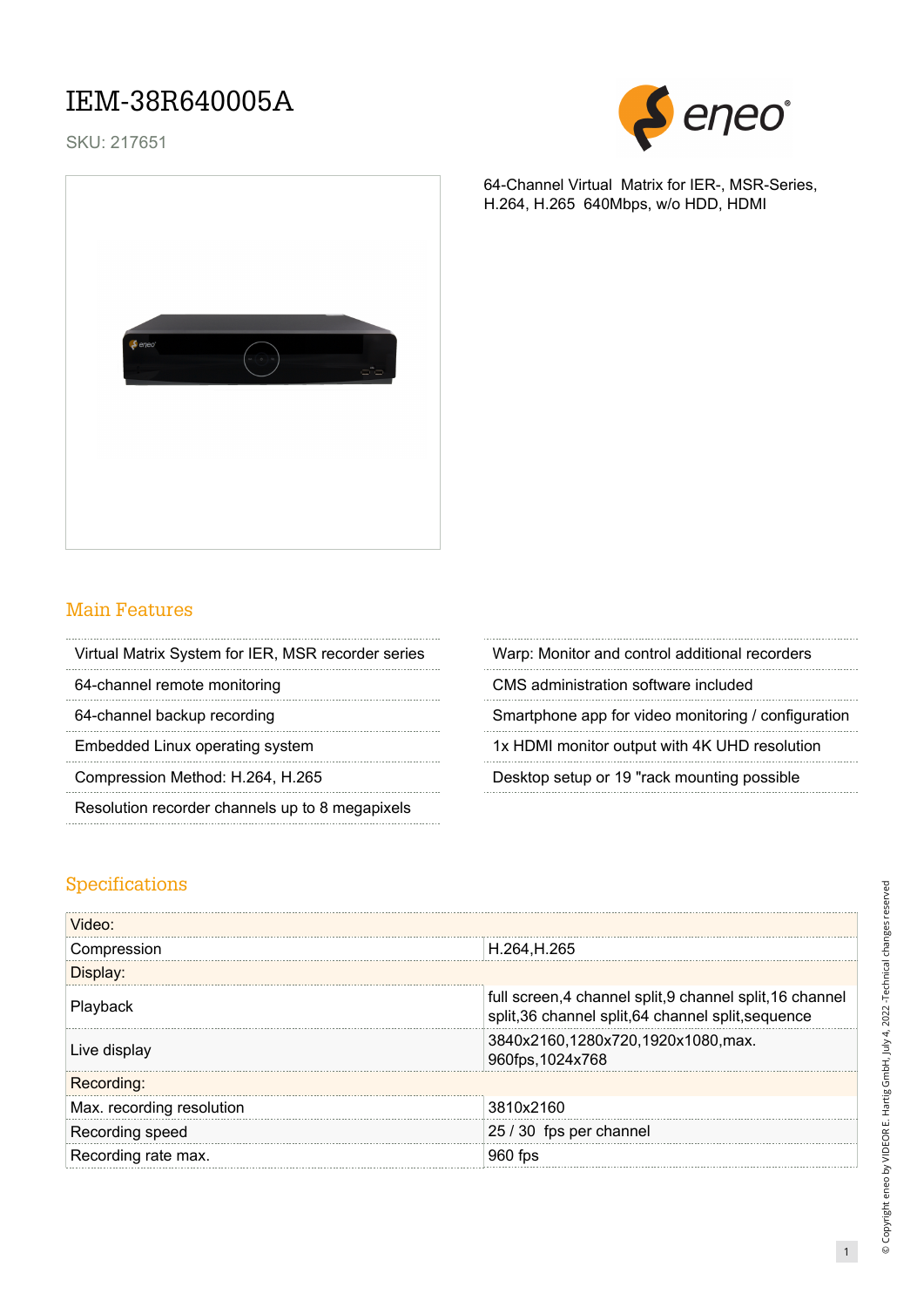# IEM-38R640005A

Continuation of the specifications

| Recording                     | time lapse, event, panic, Pre-Alarm                                               |  |
|-------------------------------|-----------------------------------------------------------------------------------|--|
| Pre-alarm recording           | up to 5sec.                                                                       |  |
| Backup                        | Setup                                                                             |  |
| <b>Functions:</b>             |                                                                                   |  |
| Motion detector               | integrated                                                                        |  |
| Analysis functions            | motion detection                                                                  |  |
| Alarm notification            | e-mail notification, Buzzer, remote software, alarm<br>output, Live Popup         |  |
| Alarm triggers                | disk error, eystem error, video loss, motion<br>detection, PoS-Text, contact      |  |
| Audio support                 | yes                                                                               |  |
| Password protection           | user control                                                                      |  |
| Menu languages                | English, German, French, Italian, Dutch, Chinese                                  |  |
| Remote access                 | remote software, iPhone, Android, WEB Browser<br>(Java)                           |  |
| Covert camera mode            | yes                                                                               |  |
| Network:                      |                                                                                   |  |
| Network                       | 2x 10/100/1000 Base-Tx, RJ45                                                      |  |
| Network protocols             | TCP/IP, DHCP, Zeroconf, IPv4, IPv6, HTTP, UPnP, ARP,<br>SMTP, RTSP, RTP, FTP, NTP |  |
| Data tranfer rate max.        | 1216 Mbps                                                                         |  |
| Data transfer rate incoming   | 640 Mbps                                                                          |  |
| Data transfer rate outgoing   | 576 Mbps                                                                          |  |
| Interfaces / Inputs/ Outputs: |                                                                                   |  |
| IP channels                   | 0                                                                                 |  |
| Channels total                | 64                                                                                |  |
| <b>Monitor Outputs</b>        | <b>HDMI</b>                                                                       |  |
| Spot monitor                  | <b>HDMI</b>                                                                       |  |
| USB ports                     | 2x USB 2.0, 1x USB 3.0                                                            |  |
| Interfaces external storage   | no                                                                                |  |
| Alarm inputs                  | 4                                                                                 |  |
| Alarm output                  | 2                                                                                 |  |
| Audio output                  | line output, HDMI                                                                 |  |
| Serial interfaces             | <b>RS-485</b>                                                                     |  |
| Operating system              | Linux                                                                             |  |
| General:                      |                                                                                   |  |
| Dimensions (HxWxD)            | 89.5x440.5x410mm                                                                  |  |
| Weight                        | 5.1kg                                                                             |  |
| 19" rack mount                | yes                                                                               |  |
| HDD slots                     | 4x SATA                                                                           |  |
| Control units (external)      | mouse, system keyboard                                                            |  |
| Internal HDD capacity         | $0$ TB                                                                            |  |
| Max. internal HDD capacity    | 56 TB                                                                             |  |